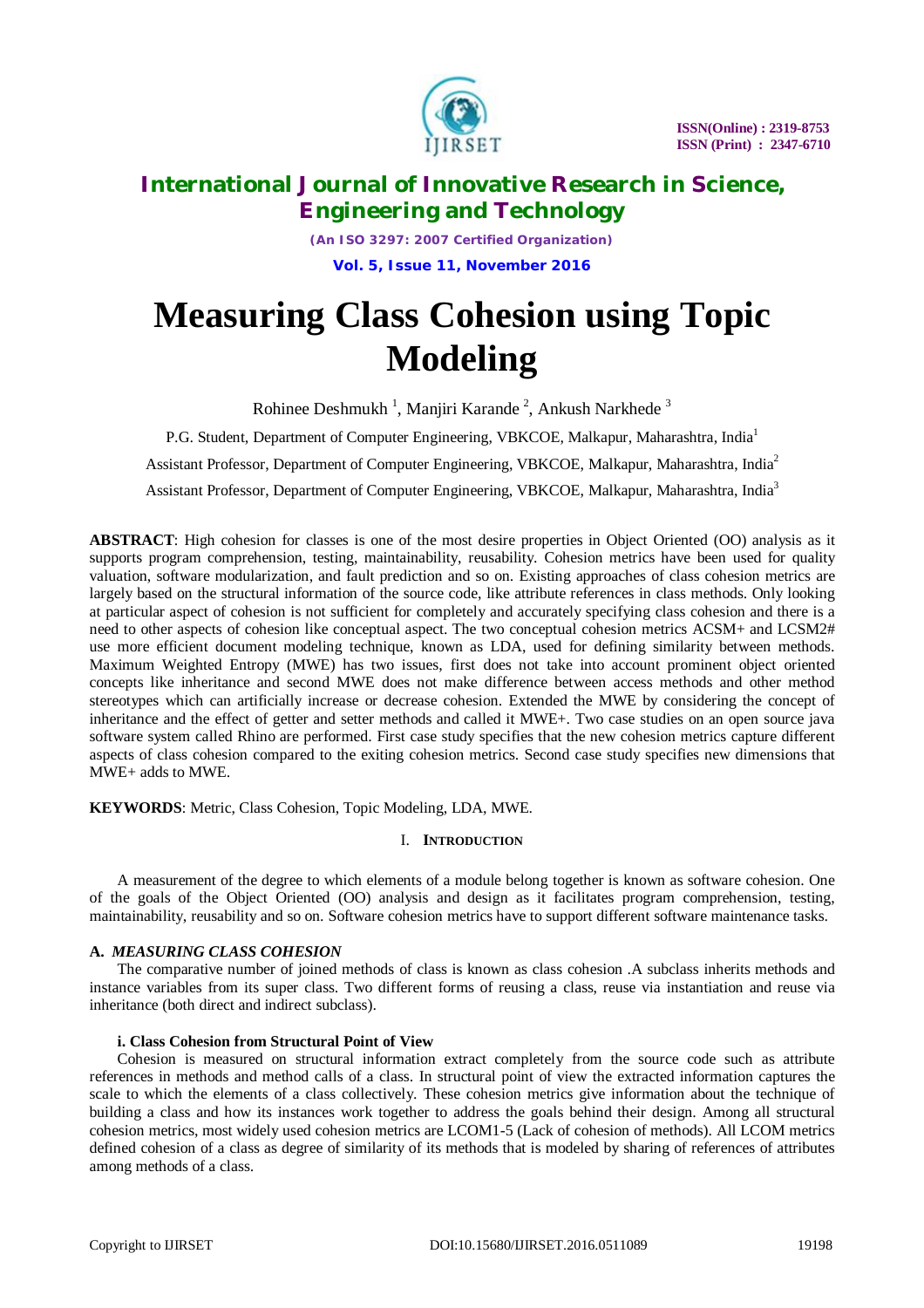

*(An ISO 3297: 2007 Certified Organization)*

#### **Vol. 5, Issue 11, November 2016**

### **ii. Class Cohesion from Conceptual Point of View**

Apart from structural point of view, cohesion is also considered from a conceptual point of view. In this view, a cohesive module is a crisp abstraction of a concept or feature from problem domain that express in the specifications or requirements. Class is cohesive from a conceptual point of view whether a class implements one or more domain conception. Although other types of metrics proposed to capture different aspects of cohesion, there is a few such metrics like C3, LCSM, LORM and MWE address these conceptual and textual aspects of cohesion [1, 2].

### **B.** *CONCEPTUAL COHESION METRICS*

The LCSM along with ACSM and C3 metrics similarity between methods of a class is defined Information retrieval using Vector Space Model technique. Vector space model is a very old technique for modeling text copra that means collection of documents and it has several limitations like it provides a relatively small amount of deduction in the collection and reveals little in way of inter- or intra documents statistical structure. These shortcomings were overcome by other dimensionality reduction techniques like Latent semantic indexing (LSI), probability LSI (PLSI). The latest technique in that series is Latent Drichlet Allocation (LDA).

#### *i. LDA*

Latent Dirichlet allocation (LDA) is a probabilistic generative model, in which everything in collection is modeled as a finite mixture on to underlying set of topics [5]. Every topic is, modeled as an unlimited mixture on to underlying topic probabilities set. In topic modeling, a topic is often co-occurring words collection in the corpus. Given a corpus of n documents m1,..., mn, topic modeling techniques automatically discover a set Z of topics,  $Z = \{z1, ..., zK\}$ , as well as the mapping  $\theta$  between topics and documents as in [1].

#### *ii. INFORMATION ENTROPY*

The cohesion metric employs information entropy to calculate the degree of distribution for each topic based on the resulting document-topic distributions obtained with LDA. In information theory, entropy is a measure of the uncertainty associated with a random variable [20]. Information entropy has been previously used to measure software complexity and cohesion [1]. For a random variable x with n outcomes  $\{xi : i=1,..., n\}$  the Shannon information entropy, a measure of uncertainty is defined as:

$$
H(X) = -\sum_{i=1}^{n} p(x_i) \log p(x_i)
$$
 (1)

Where  $p(x_i)$  is the probability value of outcome  $x_i$ . In this case,  $p(mj)$  is the probability that topic  $t_i$  is assigned to method mj which is computed using LDA. A class may relate to a mixture of topics with varying probabilities, so must take into account all the topics and relationships among them to properly capture software cohesion.

#### **iii. MWE**

A conceptual cohesion metric called Maximum Weighted Entropy (MWE) was proposed by Y. Liu et. al. [1] based on the analysis of latent topics encoded in source code, expressed in identifiers and comments. It also uses the Latent Dirichlet Allocation (LDA) technique. MWE measures not only how strongly the methods of a class relate to each other conceptually, but also analyzes the coverage and degree of latent topic distributions in methods of underlying source code. Quantify characteristics like occupancy and distribution for every class in the software system under analysis to measure class cohesion. Define metric MWE for class cohesion as the following:

$$
MWE(C_z) = \max_{1 \le i \le |t|} \big( O(t_i) * D(t_i) \big) \tag{2}
$$

Where,  $O(t_i)$  is a measure of occupancy of topic ti in methods in a class $C_z$ ;  $D(t_i)$  is a measure of degree of distribution of topict<sub>i</sub> in methods in a class $C_z$ ; |t| is the number of topics, extracted from all the classes in a software system. The class cohesion is measured by taking into account values of occupancy (weight) and distribution (entropy) for the dominating topic, which is addressed in the class. The occupancy of topic  $t_i$  in methods of a class  $C_z$  is computed as:

$$
O(t_i) = \frac{\sum_{d=1}^{n} P_{t_i}^d}{n} \tag{3}
$$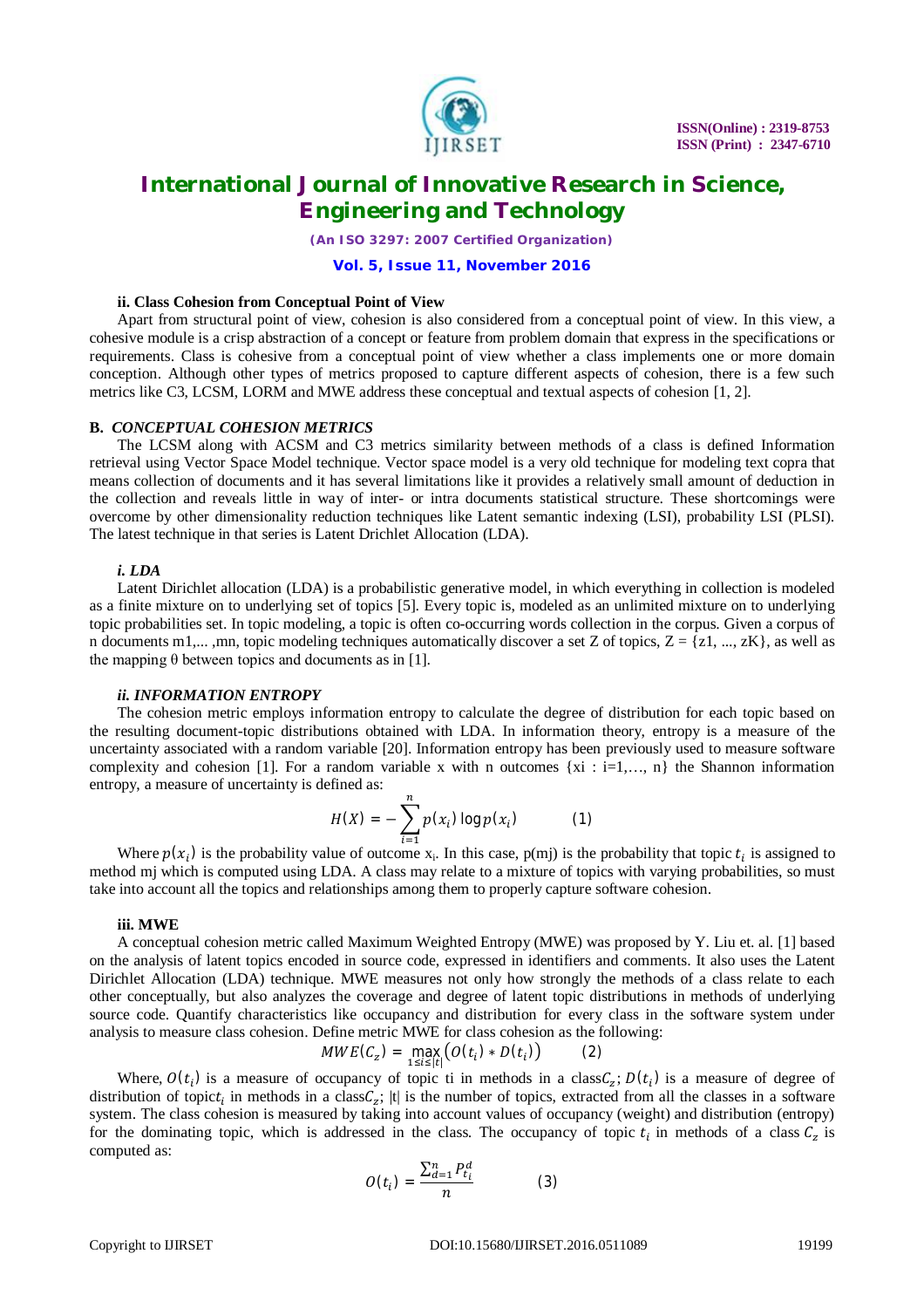

*(An ISO 3297: 2007 Certified Organization)*

### **Vol. 5, Issue 11, November 2016**

Where n is the number of methods in a class and  $P_{ti}^d$  is the probability of topic  $t_i$  in a method d. The occupancy captures the average probability of topic  $t_i$  across all methods in a class.

In order to compute entropy for a topic  $t_i$  need to transform document-topic probability distributions  $p_{t_i}$  to topicdocument distributions  $q_{t_i}$  as the following:

$$
q_{t_i}^{d_j} = \frac{P_{t_i}^{d_j}}{\sum_{d=1}^n P_{t_i}^d}
$$
 (4)

Once topic-document distributions are obtained, distribution $D(t_i)$  is computed using information entropy equation (1). It should be noted that  $D(t_i)$  is normalized to account for the number of methods in a class:

$$
D(t_i) = \frac{\sum_{d=1}^{n} -q_{t_i}^d * \log(q_{t_i}^d)}{\log n}
$$
 (5)

At last the MWE cohesion metric is computed as:

$$
MWE(C_z) = \max_{1 \le i \le |t|} (O(t_i) * D(t_i)) = \max_{1 \le i \le |t|} \left( \frac{\sum_{d=1}^n P_{t_i}^d}{n} * \frac{\sum_{d=1}^n -q_{t_i}^d * \log q_{t_i}^d}{\log n} \right) \tag{6}
$$

If  $O(t_i)$  and  $D(t_i)$  were not normalized, the metric would be susceptible to the cases, where occupancy and distribution values depend of the number of methods in a class. MWE not only takes into account the occupancy (or weight) of the topic, but also takes into account its degree of distribution (or entropy). The idea behind equation (6) is to find the main topic, which is characterized by the capacities: larger average occupancy and more even distribution for classes with higher cohesion (and vice versa). However, MWE also has some of the important issues described as:

MWE does not consider prominent object oriented concepts like inheritance.

MWE do not make distinction between access methods and other method stereotypes. Some of these methods can artificially increase or decrease cohesion. So effect of access methods like getter and setter methods should take into account while calculating MWE.

In this work, proposed a set of cohesion metrics as LCSM+ (Lack of Conceptual Similarity between Methods). Among proposed set of cohesion metrics, LCSM+ 1-5, each of them is conceptual version of corresponding LCOM metric[6]. The basic idea of specifying similarity of methods of a class in our proposed metrics is number of topics those are common in methods of a class. To approximate these topics, use a very popular topic modeling technique known as LDA (Latent Drichlet Allocation) [5]. In this work, also extended the work of Marcus and Poshyvanyk [2] and proposed two additional conceptual cohesion metrics as ACSM+ and LCSM2# which use a new technique of document modeling, LDA [5] to define similarity between methods, instead of vector space model.

In this work, I also extended the MWE (called it MWE+) by considering the concept of inheritance and the effect of getter and setter methods. Proposed MWE+ metric consider all those methods which a class implements or overloads or inherits from a super class. Here excluded getter and setter methods in MWE+ calculation. Also conduct a case study that compares the results of MWE and MWE+ and shows the significance of considering effect of inheritance and getter-setter methods. From implementation point of view, all of the available conceptual metrics have been tested on only C/C++ open source software. In order to generalize their results, a large scale study is necessary which should take into account software systems from dissimilar domains written in different programming languages and varying class sizes. To fulfil this purpose, I apply, analyze and test this proposed metrics on Rhino an open source implementation of JavaScript that written in Java [24].

#### II. **RELATED WORK**

There are numerous different approaches to measure cohesion in Object Oriented systems. Based on the underlying mechanisms used to measure the cohesion of a class one can distinguish: structural metrics [4, 6, 9, 14, 15, 23], the most popular class of cohesion metrics, semantic or conceptual metrics [1, 2, 10, 18], metrics based on data mining and metrics for specific types of applications, information entropy-based metrics [1] etc. In object oriented systems some methods are used for topic modeling [4, 5, 12, 19].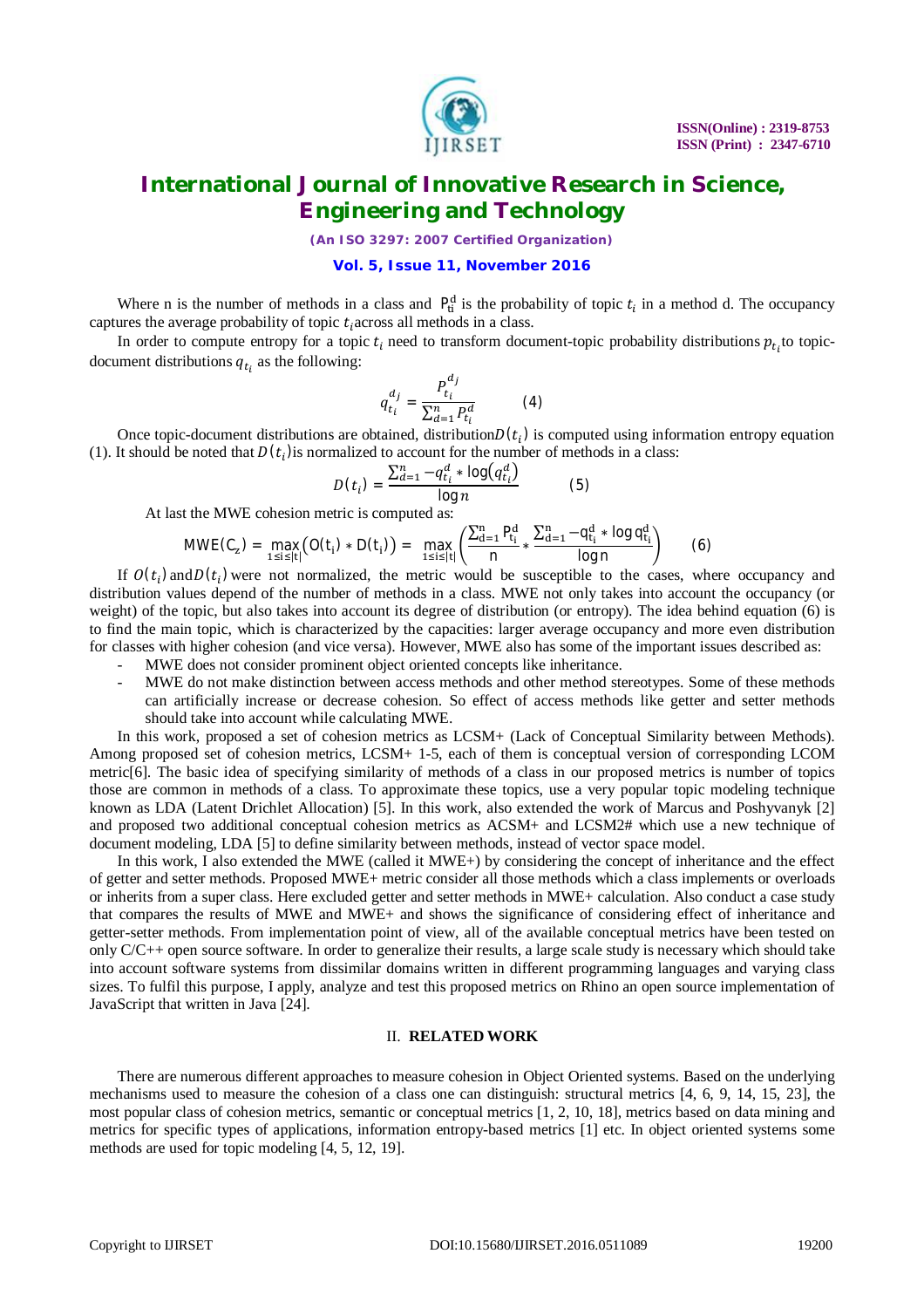

*(An ISO 3297: 2007 Certified Organization)*

### **Vol. 5, Issue 11, November 2016**

### **A.** *STRUCTURAL COHESION METRICS*

Chidamber and Kemerer developed a set of software metrics for OO design these are based in measurement theory and reflect viewpoints of OO software developers. They develop a LCOM metric which measures the attributes of an object class. LCOM1-2 is proposed by Chidamber and Kemerer [9]. Hitz and Montazeri extended the work of Chidamber and Kemerer and proposed LCOM3, LCOM4 and CO (connectivity) cohesion metrics [15]. For improving a class cohesion they define Lack of Cohesion in Methods (LCOM) is defined as the number of connected components of graph GX (1≤LCOM(X)≤|MX|) where X denotes class and Mx denotes methods of a class. In addition to this mere formal improvement of the definition of LCOM, they would like to get rid of more semantic flaws in the definition of LCOM. LCOM5 was proposed by Bieman and Kang which was further extension of Chidamber and Kemerer [14] work

Chae et. al., invented an approach for improving the cohesion metrics by considering the characteristics of the dependent instance variables in an object-oriented program [8]. Zhou analyzes the limitations of Chae typical cohesion measures for classes in detail, and then proposes an improved cohesion measure ICBMC. This used to be a guideline about quality evaluation and restructure badly designed classes. Therefore, the ICBMC is a well-defined class cohesion metric, which overcomes the limitations of CBMC and extends its application [23].

### **B.** *CONCEPTUAL OR SEMANTIC COHESION METRICS*

Modeling class cohesion as mixtures of latent topics by Y. Liu, D. Poshyvanyk proposed the Maximal Weighted Entropy which uses the latent Drichlet Allocation and information entropy for measuring the cohesion of class in software system. It is based on analysis of latent topics in source code such as comments and identifiers [1].

De Lucia et. al. developed the metric that measures structural information of class but they consider the graph based representation and class refactoring extraction. They developed the extended structural LCOM metric which shows the structural similarity between methods [10]. Marcus, A. and Poshyvanyk, D., propose a new measure named the Conceptual Cohesion of Classes (C3) for the cohesion of classes in OO software systems based on the analysis of the unstructured information embedded in the source code, such as comments and identifiers. They consider the open source software Mozilla and WinMerge for case study that defines the C3 captures new and complementary dimensions of cohesion compared to a host of existing structural metrics. To extract the information that contains identifiers and comments for cohesion measurement they use Latent Semantic Indexing [18].

#### III. **PROPOSED SYSTEM**

The proposed new class cohesion metrics are: LCSM+ metrics set, CCo, ACSM+, LCSM2# and MWE+. All LCSM+ Metrics use number of topics those are common among methods of a class to define the similarity between methods of a class. These topics are identified by LDA, a topic modeling technique that approximates topics among a collection of documents. Same counting mechanism as used by the corresponding LCOM metric is used by LCSM+. Just as LCOM metrics, LCSM+ metrics are inverse cohesion metric of cohesion, which means that a higher value for LCSM+ metrics indicates lower cohesion. Proposed ACSM+ and LCSM2# are enhanced form of ACSM and LCSM metric proposed by Marcus and Poshyvanyk [2]. These metrics use a new technique of document modeling, LDA [5] instead of vector space model that used by Marcus and Poshyvanyk for their metrics, to define similarity between methods. Extended the MWE (called it MWE+) by considering the concept of inheritance and the effect of getter and setter methods. Proposed MWE+ metric consider all those methods which a class implements or overloads or inherits from a super class. Here excluded getter and setter methods in MWE+ calculation.

### **A.** *PROPOSED MAXIMUM WEIGHTED ENTROPY METRIC (MWE+)*

Proposed Maximum Weighted Entropy (MWE+) is extended MWE. It also considers the concept of inheritance and the effect of getter and setter methods. Proposed MWE+ metric consider all those methods which a class implements or overloaded or inherited from a super class. I excluded getter and setter methods in MWE+ calculation.

- To obtain proposed MWE+ metric, I slightly modify the approach used by MWE as follow:
- While calculating MWE+ for a class not only consider documents of methods implemented or overloaded by the class but also documents of methods of direct and indirect super classes of that class. As per java language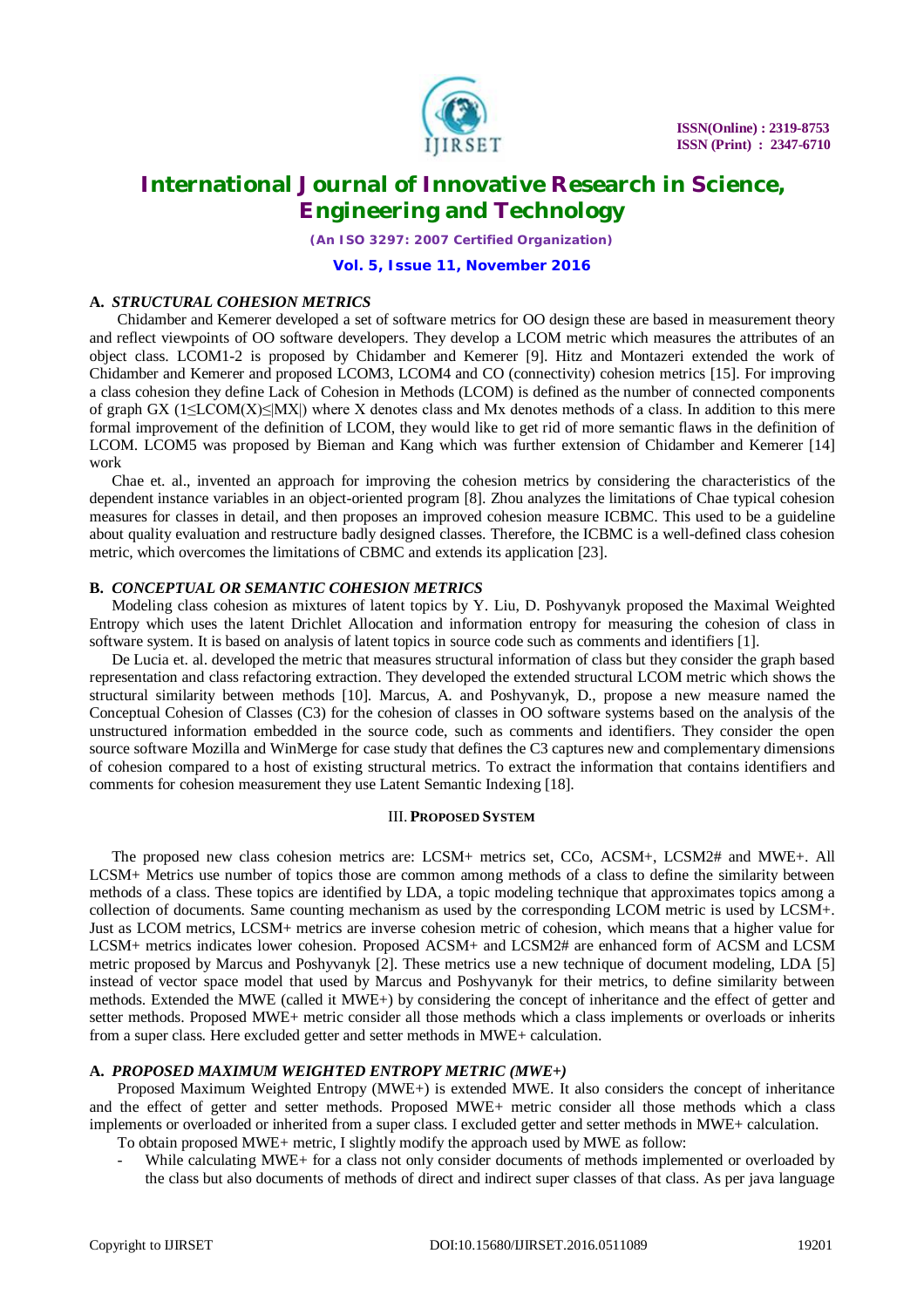

*(An ISO 3297: 2007 Certified Organization)*

### **Vol. 5, Issue 11, November 2016**

rules, all public and protected methods of super class are available in child class, so include documents of all public and protected methods of all direct and indirect super class but private methods of super class is not available in child class so does not include documents of all private methods of all direct and indirect super class.

- MWE do not make distinction between access methods and other method stereotypes. Some of these methods can artificially increase or decrease cohesion. An access method provides read or write access to an attribute of the class. Access methods typically reference only one attribute, namely the one they provide access to. So access methods have only one topic to which that attribute belongs. While calculating MWE, access methods affect the value of both occupancy and distribution of a topic as described follows:
	- i) From equation 3, that is used to calculate occupancy of each topic, see that occupancy of a topic is simple mean of topic's membership value for all methods. So occupancy depends on number of methods in the class. So inclusion of access method unnecessary affects occupancy of the topics.
	- ii) Distribution of a topic depends on sum of measure of uncertainty of that topic to appear in each method of class. Inclusion of an access method affect this sum because this method has only one topic (i.e. that means no uncertainty), hence low value of information entropy that employs low contribution to sum value. But Inclusion of access method increase numerator log n value. Consequently it reduces distribution value of topics. So while calculating MWE+ exclude getter and setter methods.

So in MWE metric calculation, inclusion of access methods affect the value of occupancy and distribution of a topic consequently affect the final vale of MWE. Thus exclude access method in MWE+ metrics calculation.

### **Proposed Algorithm of MWE+**

- 1. Run LDA to generate document-topic distribution matrix Doc-Top (M, N) for the corpus, which has M documents (methods) and N topics.
- 2. For each class Ci (assume it has m methods)
- 3. Extract a sub matrix Doc-Top(m, N) from Doc-Top(M, N) which corresponds to m documents in class Ci
- 4. Find all getter and setter methods of class Ci. Let no. of such methods is x.
- 5. Exclude these x documents from m documents and Extract a sub matrix Doc-Top(y, N) from Doc-Top (m, N) where y is corresponds to all documents in class Ci except x documents.
- 6. Find methods of all direct and indirect super class of Ci.Let no. of such methods is z.
- 7. Include these z documents to y documents and form matrix Doc-Top (m', N) from Doc-Top(y, N) where m' is corresponds to all y documents in class Ci plus z documents.
- 8. Calculate topic-document distribution based on Doc-Top (m', N) using equation (4)
- 9. For each topic tj
- 10. Calculate occupancy O(tj) using equation (3) Based on sub-matrix Doc-Top(m', N);
- 11. Calculate distribution D(tj) using Equation (5) based on Doc-Top(m', N);
- 12. Save  $O(t<sub>i</sub>)$ <sup>\*</sup>  $D(t<sub>ii</sub>)$  to WE(*i*)
- 13. End For
- 14. Find max MWE+ for class Ci in MWE using equation (6)
- 15. End For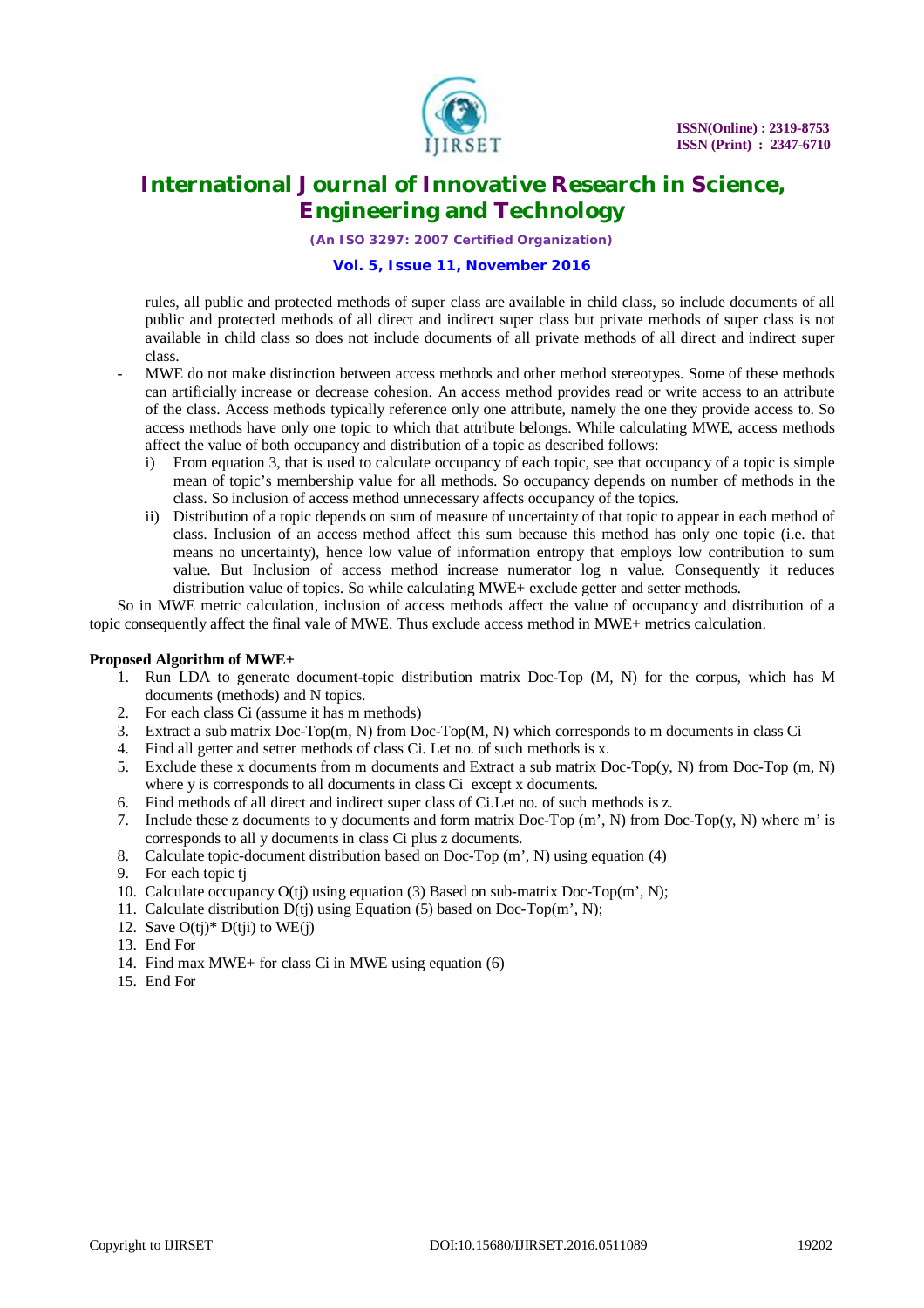

*(An ISO 3297: 2007 Certified Organization)*

**Vol. 5, Issue 11, November 2016**

### **B.** *SYSTEM FRAMEWORK*



Fig. 1 Block diagram of system

Figure 1 shows the system block diagram. In this give the target Rhino software system as input to pre-processing module. Pre-processing module consist of four steps: fact extraction, identifier splitting, stemming and filtering. In fact extraction step, extract methods from each class and create one document for each method. In identifier splitting, split all identifiers and comments into meaningful sub words. In stemming step, stem each words of splitting step into their common root words. In filtering step, filter all those words which do not indicate any business concept.

After pre-processing of input software system, get that a corpus of text documents one for each method. Each document contains list of pre-processed words of that particular methods. This corpus is given input to Mallet and set parameter as shown in table 1, an LDA tool. Mallet group related words into topics and produces two things: set of topics (Z) and topic –documents membership Matrix (Ø). Using Z and Ø, calculate LCSM1+, LCSM2+, LCSM3+, LCSM4+, LCSM5+, ACSM+, LCSM2#, MWE and MWE+ metrics. Also calculate structural cohesion metrics such as LCOM1, LCOM2, LCOM3 and LCOM4 for Rhino. For this purpose used Simple code Metric plugin of Netbeans [25]. After that Principal Component Analysis (PCA) performs on these metrics in order to understand the underlying, orthogonal dimensions captured by the coupling measures. PCA results shows that these conceptual cohesion metrics capture different dimension than existing cohesion metrics. Also analyze the results of MWE and MWE+ metrics in order to indicate the significance of MWE+ over MWE.

| Table 1: Parameter settings for Mallet |       |  |  |  |  |  |
|----------------------------------------|-------|--|--|--|--|--|
| <b>Parameters</b>                      | Value |  |  |  |  |  |
| Alpha $(\alpha)$                       | 0.05  |  |  |  |  |  |
| Beta $(\beta)$                         | 0.01  |  |  |  |  |  |
| No of Topics                           | 100   |  |  |  |  |  |
| No of Documents                        | 347   |  |  |  |  |  |
| No of iterations                       | 1000  |  |  |  |  |  |
| Threshold $(\delta)$                   | $1\%$ |  |  |  |  |  |

#### IV.**EXPERIMENTAL RESULTS**

In order to understand the underlying orthogonal dimensions captured by proposed and considered existing cohesion metrics, perform Principal Component Analysis (PCA) on all these metrics values measured for the Rhino software systems by using same settings as in prior studies [1, 18].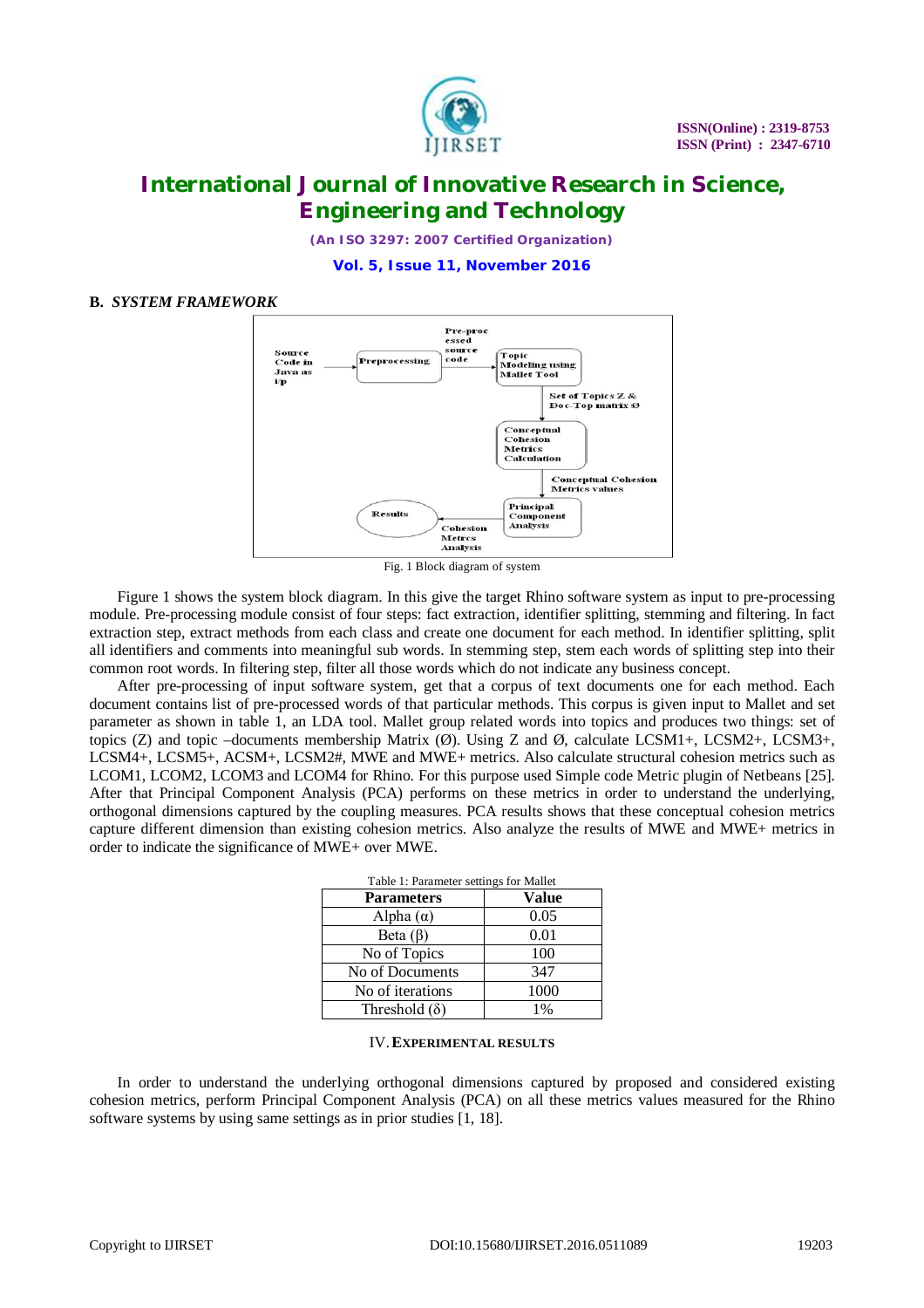

*(An ISO 3297: 2007 Certified Organization)*

### **Vol. 5, Issue 11, November 2016**

### *A. ANALYSIS PROCEDURE*

| Table 2: Descriptive statistics for all proposed and subjected existing cohesion metrics values for Rhino software system |     |                                  |                |                 |                       |            |  |  |  |
|---------------------------------------------------------------------------------------------------------------------------|-----|----------------------------------|----------------|-----------------|-----------------------|------------|--|--|--|
|                                                                                                                           | N   | <b>Minimum</b><br><b>Maximum</b> |                | Mean            | <b>Std. Deviation</b> | Variance   |  |  |  |
| $LCSM1$ <sup>+</sup>                                                                                                      | 281 | $\overline{0}$                   | 4197           | 125.55          | 417.743               | 174509.034 |  |  |  |
| $ACSM+$                                                                                                                   | 281 | 0E-12                            | .50000000000   | .05403755718801 | .076890750058764      | .006       |  |  |  |
| $LCSM2^+$                                                                                                                 | 281 | $\overline{0}$                   | 3038           | 80.66           | 290.568               | 84429.632  |  |  |  |
| LCSM2#                                                                                                                    | 281 | $\overline{0}$                   | 456            | 20.94           | 56.685                | 3213.221   |  |  |  |
| $LCSM3^+$                                                                                                                 | 281 |                                  | 13             | 3.01            | 2.029                 | 4.118      |  |  |  |
| $LCSM4$ <sup>+</sup>                                                                                                      | 281 |                                  | 9              | 2.05            | 1.357                 | 1.840      |  |  |  |
| $LCSM5$ <sup>+</sup>                                                                                                      | 281 | 0E-12                            | 1.000000000000 | .83157902173390 | .260304271964128      | .068       |  |  |  |
| LCOM1                                                                                                                     | 281 | $\Omega$                         | 2769           | 65.85           | 252.127               | 63568.192  |  |  |  |
| LCOM2                                                                                                                     | 281 | $\overline{0}$                   | 1              | .60             | .490                  | .240       |  |  |  |
| LCOM3                                                                                                                     | 281 | $\Omega$                         | $\overline{c}$ | .65             | .493                  | .243       |  |  |  |
| LCOM4                                                                                                                     | 281 |                                  | 52             | 5.38            | 6.538                 | 42.743     |  |  |  |
| <b>MWE</b>                                                                                                                | 281 | $OE-12$                          | .960051352728  | .25989847688498 | .229957568738074      | .053       |  |  |  |
| $MWE^+$                                                                                                                   | 281 | $OE-12$                          | 1.014695268018 | .24651497872151 | .211174743290976      | .045       |  |  |  |
| Valid N (list wise)                                                                                                       | 281 |                                  |                |                 |                       |            |  |  |  |

Briand et al. [7] proposed a methodology to analyze software engineering data in order to make an experiment repeatable and the results comparable. The methodology consists of the following three steps: collecting the data, identifying outliers, and performing PCA.

### *i. Collecting data*

Earlier calculate all proposed and considered existing cohesion metrics and collected their resulted data for all classes of subjected Rhino software system. The descriptive statistics of collected data are shown in table 2 which obtained using IBM SPSS tool [29]. From that descriptive statistics we get all the values like maximum, minimum, mean, standard deviation and variances for each cohesion metrics. So this is easy way to analyze that metrics. This statistics used on collecting resulted data.

### **ii. Identifying and Eliminating Outliers**

As results analysis impacted by the outliers, they were removed. For identify outliers in the data, utilized the T2max procedure based on the Mahalanobis distance [26]. For performing outlier analysis using IBM SPSS tool [29].

### **iii. Performing PCA**

After outliers were eliminated, performed PCA using Tanagra software tool [28], which was used in our case to identify groups of variables (i.e., metrics), which are likely to measure the same underlying dimension (i.e., mechanism that defines cohesion) of the object to be measured (i.e., cohesion of a class). The resulting rotated components show clearer patterns of loading for the variables [27].

### **B.** *PCA RESULTS*

The PCA performed on the set of 308 classes of Rhino software systems. All 13 cohesion metrics were subjected to an orthogonal rotation. I identified seven orthogonal dimensions spanned by 13 cohesion measures. The seven principal components (PCs) capture 93% of the variance in the data set, which is significant enough to support our findings.

Table 3: Results of PCA performed on all proposed and subjected existing cohesion metrics values for Rhino software system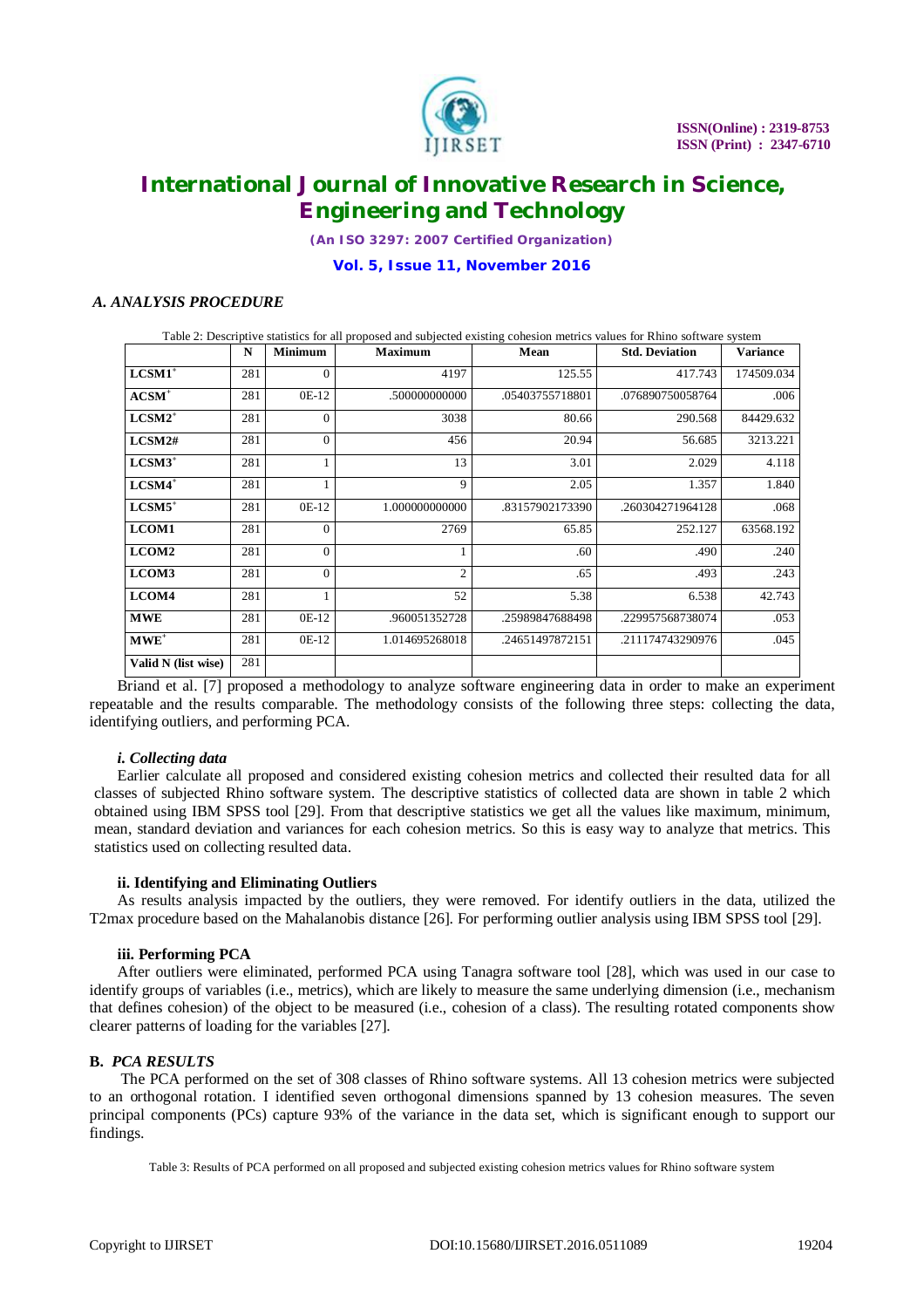

*(An ISO 3297: 2007 Certified Organization)*

### **Vol. 5, Issue 11, November 2016**

| Attribute         | PC 1       |                           | PC <sub>2</sub><br>PC <sub>3</sub> |                                  | PC <sub>4</sub> |                              | PC5 5   |                             | PC_6    |                                 | PC 7       |                              |            |                                             |
|-------------------|------------|---------------------------|------------------------------------|----------------------------------|-----------------|------------------------------|---------|-----------------------------|---------|---------------------------------|------------|------------------------------|------------|---------------------------------------------|
|                   | Corr.      | % (Tot.%)                 | Corr.                              | % (Tot.%)                        | Corr.           | % (Tot.%)                    | Corr.   | $\%$ (Tot. $\%$ )           | Corr.   | % (Tot.%)                       | Corr.      | $\%$ (Tot. $\%$ )            | Corr.      | X(Tot.X)                                    |
| $LCSM2+$          | 0.95263    | 91 % (91<br>$\infty$      |                                    | 0.05612 0 % (91 %)               |                 | 0.13546 2 % (93%)            |         | 0.03617 0 % (93%)           |         | 0.02486 0 % (93%)               |            | 0.01688 0 % (93%)            |            | 0.01762 0 % (93%)                           |
| $LCSM1+$          | 0.95019    | 90 % (90<br>$\gg$         |                                    | 0.04798 0 % (91 %)               |                 | 0.09325 1 % (91%)            |         | $0.04548$ $0 \times (92\%)$ |         | $0.04052 \quad 0 \times (92\%)$ |            | $-0.01508$ $0 \times (92\%)$ |            | 0.03409 0 % (92%)                           |
| LCOM1             | 0.93205    | 87 % (87<br>$\frac{9}{2}$ |                                    | $0.05072$ $0 \times (87 \times)$ |                 | $-0.01355$ $0 \times (87%)$  |         | $0.06147$ $0 \times (88\%)$ |         | $-0.00694$ $0 \times (88\%)$    |            | $0.08025$ $1 \times (88\%)$  |            | $-0.00015$ $0 \times (88\%)$                |
| LCOM4             | 0.84262    | 71 % (71<br>$\frac{9}{2}$ |                                    | $0.04864$ $0 \times (71 \times)$ |                 | $0.03278$ $0 \times (71\%)$  |         | $0.23087$ 5 % (77%)         |         | $0.12273$ $2 \times (78\%)$     |            | $0.08610$ $1\%$ (79%)        |            | $0.11180 \quad 1 \quad \times \quad (80\%)$ |
| <b>EMWE</b>       | $-0.07564$ | 1 %(1%)                   | $-0.94717$                         | 90 % (90<br>$\infty$             |                 | $-0.02418$ $0 \times (90\%)$ |         | $0.07757$ $1 \times (91\%)$ |         | $0.03211$ $0 \times (91\%)$     |            | $-0.08878$ 1 % (92%)         |            | $-0.14659$ $2 \times (94\%)$                |
| MWE               | $-0.07033$ | $0 \times (0 \%)$         | $-0.93873$                         | 88 % (89<br>$\infty$             |                 | $-0.03954$ $0 \times (89\%)$ |         | $0.06459$ $0 \times (89\%)$ |         | 0.09105 1 % (90%)               |            | $-0.07484$ $1 \times (91\%)$ |            | $-0.17093$ $3 \times (93\%)$                |
| LCSM2#            | 0.13518    | $2$ % (2%)                | 0.04052                            | $0 \times (2\%)$                 | 0.94370         | 89 % (91<br>$\frac{9}{2}$    |         | 0.08566 1 % (92%)           |         | 0.02764 0 % (92%)               |            | $0.23121$ 5 % (97%)          |            | $0.03020$ $0 \times (97%)$                  |
| LCOM <sub>2</sub> | 0.14555    | $2\%$ (2%)                | $-0.05087$                         | $0 \times (2)$                   | 0.07337         | 1 % (3%)                     | 0.95219 | 91 % (94<br>$\frac{9}{2}$   |         | 0.11694 1 % (95%)               |            | 0.09482 1 % (96%)            |            | $0.01138$ $0 \times 196$ $\times$           |
| LCOM3             |            | $0.11727$ $1\%$ (1 %)     | $-0.09299$                         | $1 \times (2)$                   | 0.04808         | $0 \times (2\%)$             | 0.95092 | 90 % (93<br>$\frac{9}{2}$   |         | 0.12434 2 % (94%)               |            | $0.10021$ $1 \times (95\%)$  |            | $-0.01897$ $0 \times (95\%)$                |
| LCSM5+            | 0.10654    | $1\% (1\%)$               | $-0.12141$                         | 1 % (3%)                         | 0.05693         | $0 \times (3)$               | 0.23085 | 5 % (8%)                    | 0.93318 | 87 % (95<br>$\frac{9}{2}$       |            | 0.19794 4 % (99%)            |            | 0.03926 0 % (99 %)                          |
| $LCSM4+$          | 0.02486    | $0 \times (0 \%)$         |                                    | $0.11076$ $1\%$ $(1\%)$          | 0.11412         | 1 % (3%)                     | 0.11551 | $1\%$ (4%)                  | 0.09214 | $1 \times (5\%)$                | 0.95507    | 91 % (96<br>$\infty$         |            | $0.04248$ $0 \times (96\%)$                 |
| $LCSM3+$          | 0.15060    | $2$ % (2%)                | 0.11116                            | $1 \times (4\%)$                 | 0.48405         | 23 % (27<br>$\infty$         |         | 0.14179 2 % (29%)           |         | $0.24559$ 6 % (35%)             | 0.70047    | 49 % (84<br>$\infty$         |            | $0.20542$ $4 \times (88\%)$                 |
| <b>ACSM</b>       | $-0.11053$ | $1 \times (1 \times)$     | $-0.42942$                         | 18 % (20<br>$\infty$             |                 | $-0.06641$ $0 \times (20\%)$ |         | $0.01329$ $0 \times (20\%)$ |         | $-0.04809$ $0 \times (20\%)$    | $-0.15046$ | 2 % (23%)                    | $-0.87542$ | 77 %<br>(99%)                               |
| Var. Expl.        | 3.49985    | 27 % (27                  | 2.02537                            | 16 % (43<br>$\frac{9}{2}$        | 1.18369         | 9 % (52%)                    | 1.97580 | 15 % (67                    |         | 0.99853 8 % (74%)               | 1.56498    | 12 % (87<br>$\frac{9}{2}$    | 0.87799    | 7 % (93%)                                   |

The loadings on each measure in each rotated component in presented in Table 3. Values higher than 0.5 are highlighted as the corresponding measures are the ones look into while interpreting the PCs. For every PC, provide the variance of the data set explained by the PC and the cumulative variance in Table 3. Based on this analysis of the coefficients associated with every cohesion metrics within each of the rotated components, interpret PCs as the following.

PC1 (27%): LCSM1+, LCSM2+, LCOM1 and LCOM4. Proposed conceptual cohesion metrics LCSM1+ and LCSM2+ capture the same dimension captured by structural cohesion metrics LCOM1 and LCOM4.

PC2 (16%): MWE and MWE+. These metrics measure conceptual cohesion of a class based on the analysis of latent topics encoded in source code, expressed in identifiers and comments which modeled by using LDA, a topic modeling tool. These metrics use information entropy for measuring coverage and degree of latent topic distributions in methods of class. Proposed Maximum Weighted Entropy plus (MWE+) is extended form of MWE. Proposed MWE+ metric consider all those methods which a class implements or overloaded or inherited from a super class.

PC3 (9%): LCSM2#. This is proposed conceptual cohesion metrics. It is enhanced form of LCSM metric proposed by Marcus and Poshyvanyk [2]. LCSM2# metrics use a new technique of document modeling, LDA [5] instead of vector space model that used by existing LCSM to define similarity between methods and use same counting mechanism adopted by LCSM.

PC4 (15%): LCOM2 and LCOM3. These Structural metrics count the number of pairs of methods that share instance variables.

PC5 (8%): LCSM5+. This is proposed cohesion metric that is conceptual version of LCOM5.

PC6 (12%): LCSM3+ and LCSM4+. These are proposed cohesion metrics those are conceptual version of LCOM3 and LCOM4 respectively.

PC7 (7%): ACSM+. This is proposed conceptual cohesion metrics. It is modified form of ACSM metric proposed by Marcus and Poshyvanyk [2]. ACSM+ metrics use a new technique of document modeling, LDA [5] instead of vector space model that used by existing LCSM to define similarity between methods.

The PCA results indicate that proposed conceptual cohesion metrics defines a dimension of their own – LCSM3+ and LCSM4+ are the only major factor in PC6. LCSM2# is the only major factor in PC3. LCSM5+ is the only major factor in PC5. ACSM+ is the only major factor in PC7. Although proposed LCSM1+ and LCSM2+ metric capture the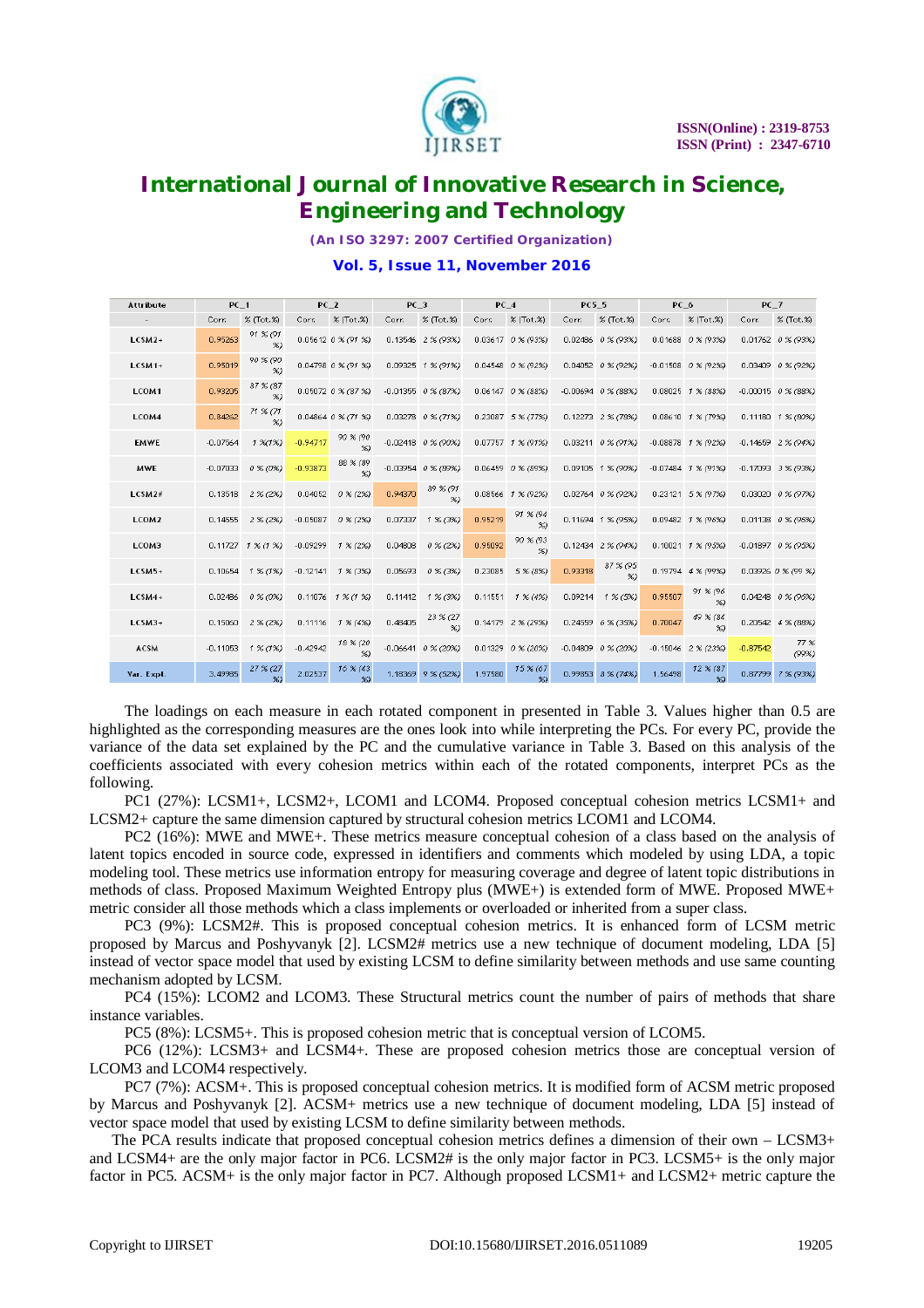

*(An ISO 3297: 2007 Certified Organization)*

## **Vol. 5, Issue 11, November 2016**

same dimension captured by structural cohesion metrics LCOM1 and LCOM4, but rest of proposed conceptual metrics capture new dimensions. So PCA results statistically support hypothesis that the proposed LCSM3+ LCSM4+, ACSM+ and LCSM2# cohesion measure captures different aspects of class cohesion than those capture by all the metrics computed in case study.

### **C.** *MWE V/S MWE+*

|                     | N   | <b>Minimum</b> | <b>Maximum</b> | <b>Mean</b>                      | <b>Std. Deviation</b> | <b>Variance</b> |
|---------------------|-----|----------------|----------------|----------------------------------|-----------------------|-----------------|
| <b>MWE</b>          | 307 | $OE-12$        |                | .996488429746 .26786309179170    | .241343374094172      | .058            |
| $MWE^{+}$           | 307 | $OE-12$        |                | 1.014695268018   .24650129431479 | .213869667631371      | .046            |
| Valid N (list wise) | 307 |                |                |                                  |                       |                 |

The table 4 shows the descriptive statistics for MWE and Extended MWE (MWE+) metric for 307 numbers of classes. From that descriptive statistics we get all the values like maximum, minimum, mean, standard deviation and variances for MWE and MWE+ cohesion metrics for 307 classes of Rhino software. That Rhino software is the java script application which is implemented in java. This software consider as a input source code.

Proposed Maximum Weighted Entropy plus (MWE+) considers the concept of inheritance and the effect of getter and setter methods. Proposed MWE+ metric consider all methods those a class implements or overloads or inherits from all direct and indirect super classes. I excluded getter and setter methods in MWE+ calculation.

Table 5: Top 15 Classes of Rhino having maximum MWE and MWE+ difference

|        | <b>CLASSNAME</b>                                                                    | <b>MWE</b>  | MWE+        | <b>DIFFERENCE</b> |
|--------|-------------------------------------------------------------------------------------|-------------|-------------|-------------------|
| 2      | rhino1_7R4/src/org/mozilla/javascript/ast/EmptyExpression.java                      | 0.823318139 | 0.105264332 | 0.718053807       |
| 3      | rhino1_7R4/deprecatedsrc/org/mozilla/javascript/xml/impl/xmlbeans/XMLWithScope.java | 0.818973282 | 0.103351494 | 0.715621787       |
| 4      | rhino1_7R4/xmlimplsrc/org/mozilla/javascript/xmlimpl/XMLWithScope.java              | 0.791416275 | 0.103351494 | 0.688064781       |
| 5      | rhino1_7R4/src/org/mozilla/javascript/ast/EmptyStatement.java                       | 0.719790949 | 0.127726921 | 0.592064027       |
| 6      | rhino1_7R4/src/org/mozilla/javascript/TopLevel.java                                 | 0.657925713 | 0.152033301 | 0.505892412       |
|        | rhino1 7R4/src/org/mozilla/javascript/JavaMembers.java                              | 0.652595968 | 0.167373792 | 0.485222176       |
| 8      | rhino1_7R4/src/org/mozilla/javascript/commonjs/module/ModuleScope.java              | 0.647428398 | 0.168229339 | 0.479199059       |
| 9      | rhino1_7R4/testsrc/org/mozilla/javascript/tests/JsTestsTest.java                    | 0.960051353 | 0.495231109 | 0.464820244       |
| 10     | rhino1_7R4/toolsrc/org/mozilla/javascript/tools/shell/SecurityProxy.java            |             | 0.451342878 | 0.451342878       |
| $11\,$ | rhino1_7R4/src/org/mozilla/javascript/ast/ParenthesizedExpression.java              | 0.592312544 | 0.156300323 | 0.436012221       |
|        | 12 rhino1_7R4/src/org/mozilla/javascript/EvaluatorException.java                    | 0.99648843  | 0.57266154  | 0.423826889       |
|        | 13 rhino1_7R4/src/org/mozilla/javascript/ast/Yield.java                             | 0.560849927 | 0.152451191 | 0.408398737       |
|        | 14 rhino1_7R4/src/org/mozilla/javascript/ast/DoLoop.java                            | 0.512911405 | 0.152756794 | 0.360154611       |
|        | 15   rhino1_7R4/src/org/mozilla/javascript/NativeDate.java                          | 0.536486228 | 0.185724443 | 0.350761785       |

To understand what new dimension MWE+ adds to MWE performed a case study that has following steps:

- 1. First, calculated MWE and MWE+ metrics for all 308 classes of target Rhino software system. Table 4 provides Descriptive Statistics for calculated MWE and MWE+ metrics values. These descriptive statistics were obtained using IBM SPSS tool [29].
- 2. Then calculated the difference between MWE value and MWE+ values for each class of the Rhino software system. This difference shows the deviation of MWE value due to inclusion of all those methods which a class inherited from all direct and indirect super classes and exclusion of getter setter methods.
- 3. Arranged these difference values in descending order and analyzed the difference values and derived following conclusion :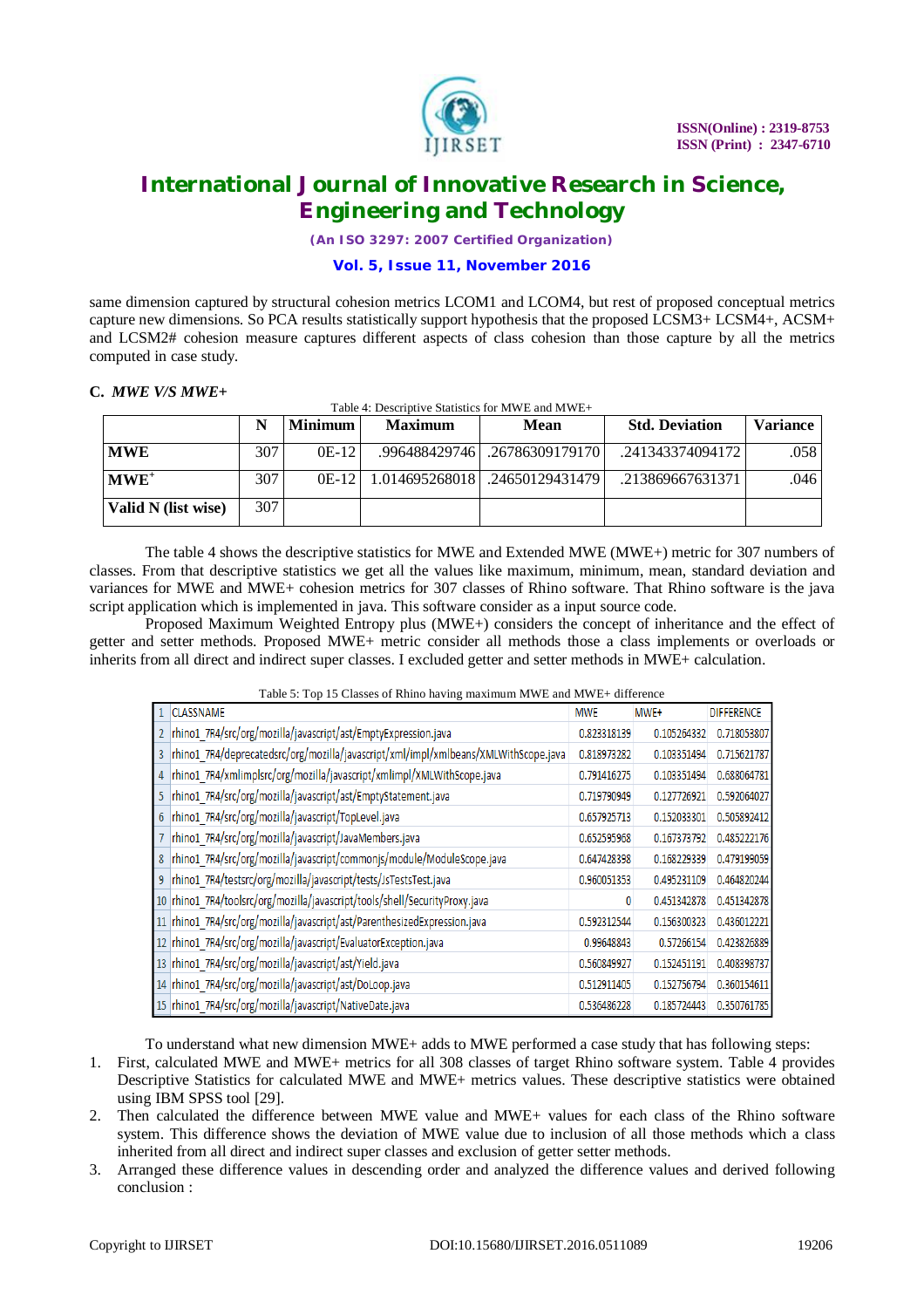

*(An ISO 3297: 2007 Certified Organization)*

### **Vol. 5, Issue 11, November 2016**

- i. All classes those doesn't inherit any class have same MWE and MWE+ values, hence difference value is 0. There are 160 such classes in Rhino software system.
- ii. 148 classes of Rhino Software system inherit other class. even most of 148 classes have a inheritance hierarchy, due to this there is deviation between values of MWE and MWE+.
- iii. The difference between MWE and MWE+ values for classes of Rhino software system ranges from 0.001310746 to 0.718053807. MWE and MWE+ values itself range from 0 to 1, maximum deviation of 0.718053807 against maximum standard value of MWE considering the effect of inheritance and access methods while calculating the MWE for object oriented software system.
- iv. Table 5 shows the top 15 classes of rhino software system having maximum difference between MWE and MWE+ values.

The figure 2 shows the graph of table 5 details that mean the MWE Vs extended MWE (MWE+). This graph shows the Weighted Entropy values for top 15 classes of Rhino software which are having the maximum difference in Extended MWE (MWE+) and previous MWE. In that the MWE+ values are minimum than MWE therefore it get high cohesion that support to object oriented analysis to facilitate to program comprehension, testing, reusability and maintainability.



Fig. 2 MWE Vs MWE+ for top 15 classes of Rhino

#### V. **CONCLUSION**

Classes contain identifiers and comments in object-oriented systems can be used to measure the cohesion of software. Latent Dirichlet Allocation is used to extract latent topics for cohesion measurement. By using this topic modeling technique (LDA), set of LCSM+ cohesion metrics, ACSM+ and LCSM2# metrics capture new, yet complementary dimensions of cohesion as compared to existing metrics. Principal component analysis of measurement results on an open source software system, called Rhino, statistically supports. PCA results statistically support hypothesis that the LCSM3+ LCSM4+, ACSM+ and LCSM2# cohesion measure captures different aspects of class cohesion than those capture by all the metrics computed in case study. The second case study indicate that Maximum Weighted Entropy (MWE+) metric, a extended form of MWE, that also consider all those methods which a class inherits from all direct and indirect super classes along with all those methods which the class implements or overloads and excludes getter and setter methods, has significant improvements over existing MWE metrics. In object oriented software development, most of the classes access functionality of other classes by inheriting them. Special methods